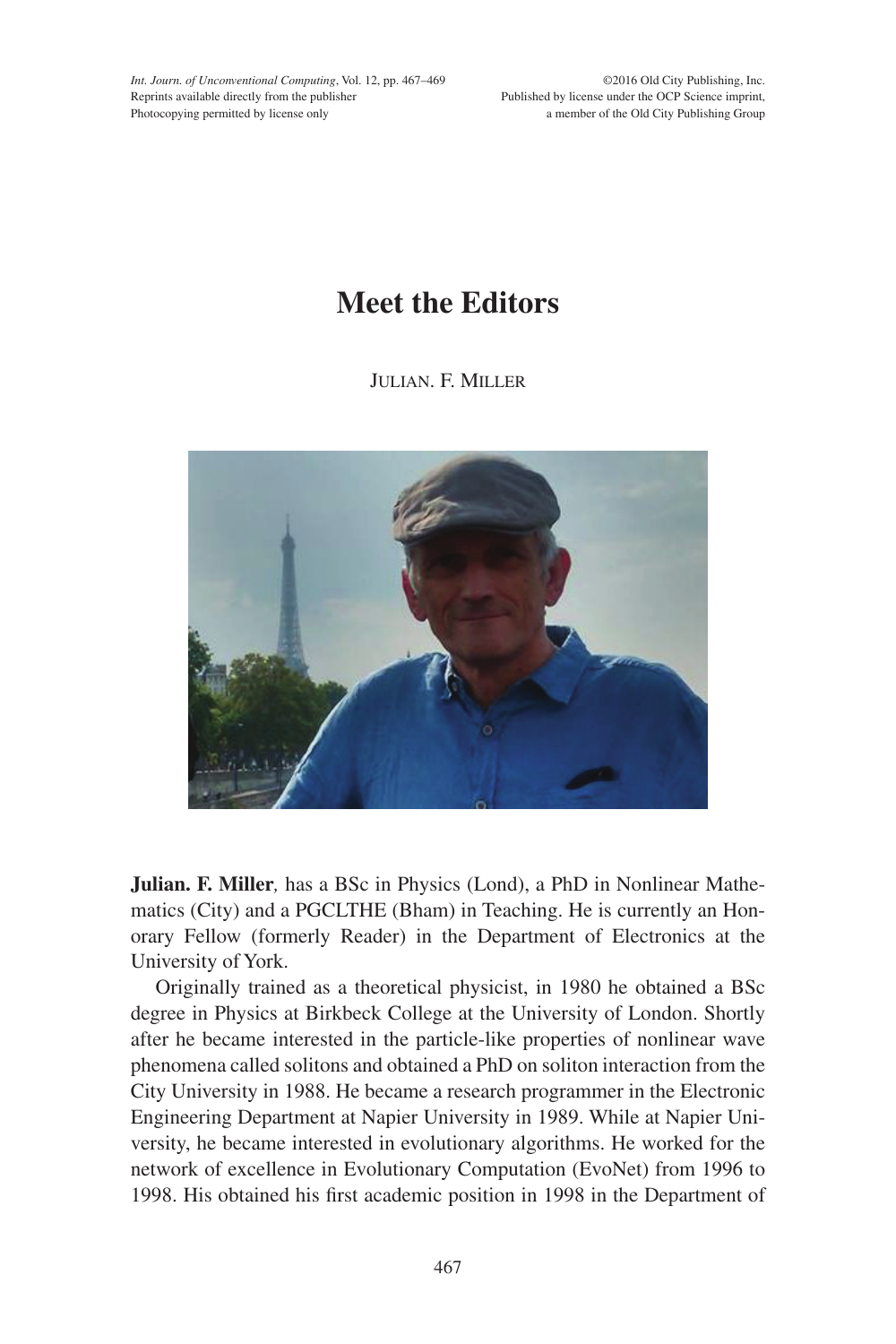Computing at Napier University. In 1999 he obtained a lectureship in the Department of Computer Science at the University of Birmingham, and remained there for four years. While there he obtained a postgraduate degree in university teaching. He joined the Department of Electronics at the University of York in 2003.

He has chaired or co-chaired sixteen international workshops, conferences and conference tracks in Genetic Programming (GP), Evolvable Hardware. He is a former associate editor of IEEE Transactions on Evolutionary Computation and an associate editor of the Journal of Genetic Programming and Evolvable Machines and Natural Computing. He is on the editorial board of the journals: Evolutionary Computation, International Journal of Unconventional Computing and Journal of Natural Computing Research. He has publications in genetic programming, evolutionary computation, quantum computing, artificial life, evolvable hardware, computational development, and nonlinear mathematics.

He is a highly cited author with over 6,000 citations and over 220 refereed publications in related areas. He has authored or co-authored 40 journal publications. He has given twelve tutorials on genetic programming and evolvable hardware at leading conferences in evolutionary computation. He received the prestigious EvoStar award in 2011 for outstanding contribution to the field of evolutionary computation. He is the inventor of a highly cited method of genetic programming known as Cartesian Genetic Programming and edited the first book on the subject in 2011.

Cartesian Genetic Programming is one of the leading techniques in the evolution of computer programs and other computational structures. It encodes computational structures in the form of directed graphs. It can be used to encode a wide variety of computational structures from electronic circuits, artificial neural networks, mathematical equations, algorithms, and works of art and music. It has been used by many researchers around the world.

He proposed "evolution-in-materio" which asserts that computational functions could be evolved directly in materials by evolving configurations of applied physical variables without requiring a detailed understanding of the materials. With Simon Harding he demonstrated that such a thing was possible by showing that configurations of liquid crystal can be evolved to solve a number of computational problems. Evolution-in-materio has recently been an underlying idea in a European funded research project called NASCENCE (Nanoscale Engineering of Novel Computation using Evolution). In this project it was shown for the first time that disordered assemblies of gold nanoparticles can be configured using genetic algorithms to produce digital logic gates. It was also shown that configurations of disordered carbon nanotubes and various polymers on electrode arrays can be evolved to solve a variety of well-known computational problems such as TSP, machine learning, binpacking, function optimization and digital logic functions.